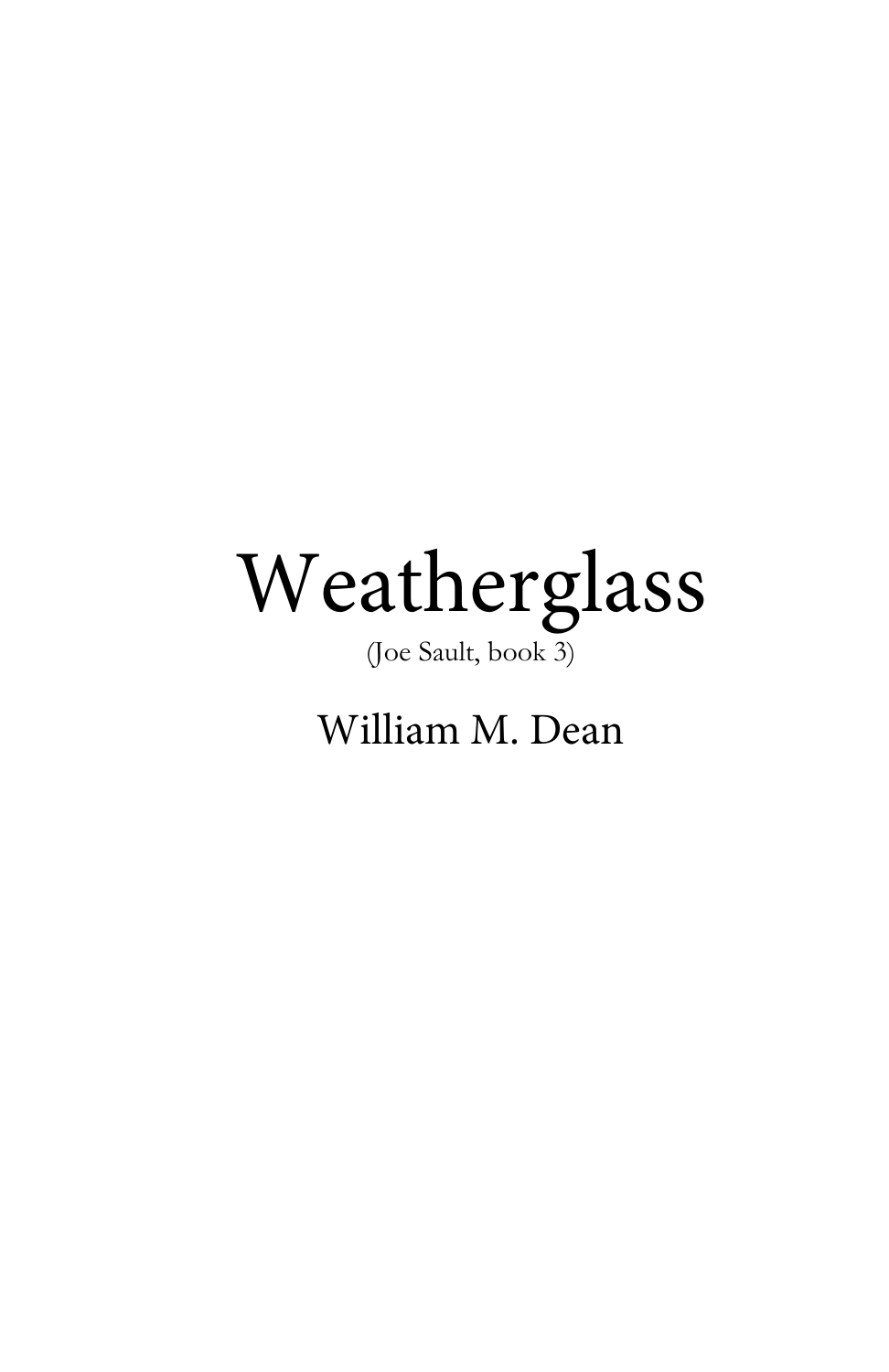This is a work of fiction. Names, characters, businesses, places, events, locales, and incidents are either a product of the author's imagination or used in a fictitious manner. Any resemblance to actual persons, living or dead, or actual events is purely coincidental.

No portion of this book may be used or reproduced by any means graphic, electronic, or mechanical, including photocopying, recording, taping, or by any information storage retrieval system without the written permission of the publisher, except in the case of brief quotations embodied in critical articles and reviews.

Permission may be obtained by contacting the author, via email: williamdeanauthor@gmail.com

Images associated with this book are stock images provided by PixaBay.com. Cover woman drawing: Alexandra Haynak (Tsukiko-Kiyomidzu)

Copyright © 2022 William. M. Dean

All rights reserved.

Published by WMDbooks.com



(Ebook Version: January, 2021)

ISBN: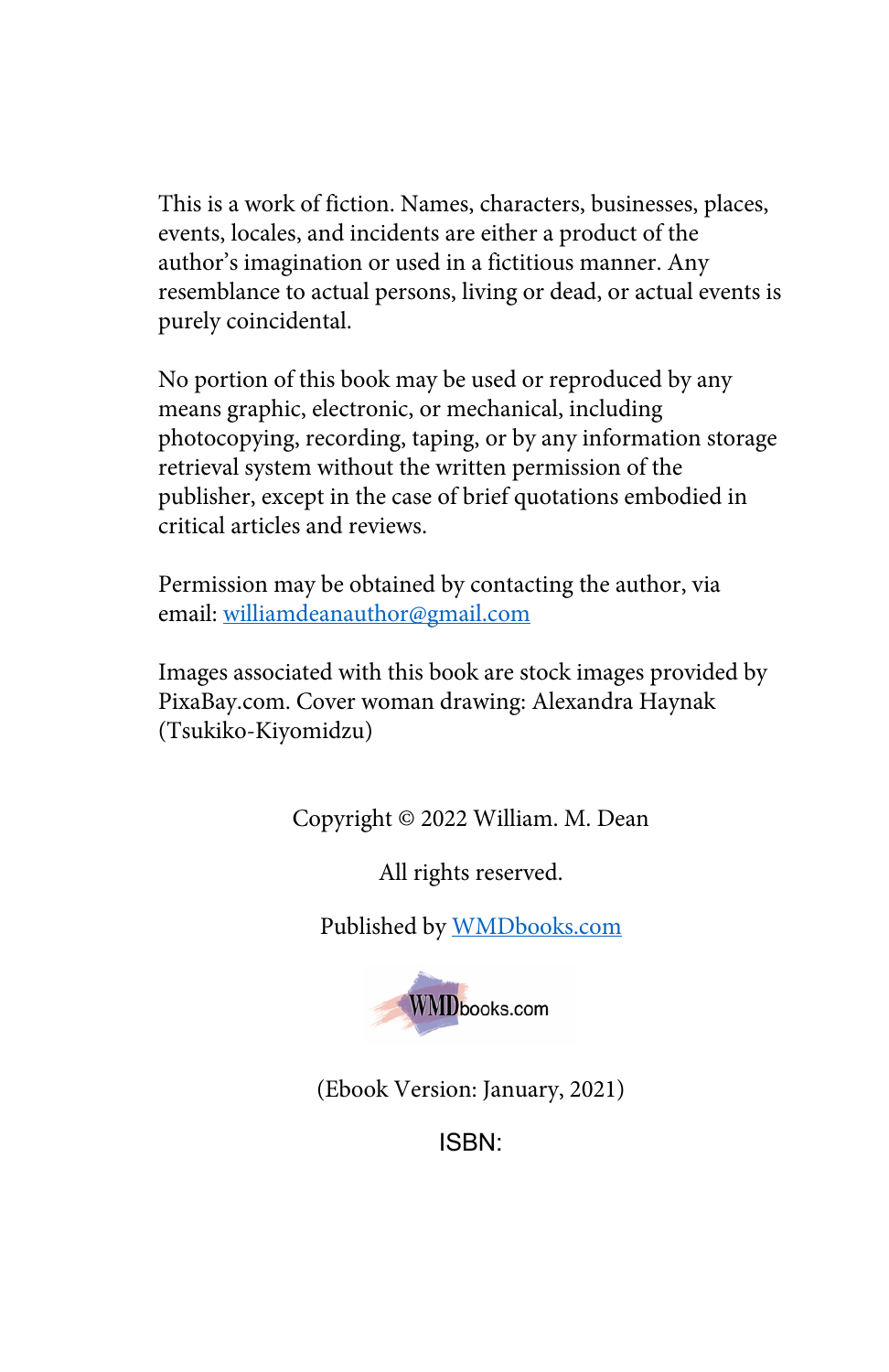**CHAPTER 1** 

#### **Saturday, March 7, 2048**

Sault turned so suddenly into Fan Pan Alley that his companion overshot and had to double back to follow him.

"Umm…Detective Sault, I don't think that this is a good idea…" the younger man called after him.

"You don't have to come," Sault barked. Outright politeness was impossible for him right now. Sometimes, he could barely manage civility.

Three weeks earlier, in the span of only a few days, his partner suddenly quit, his very special AI abandoned him and his wife revealed that she was considering the same.

He felt he deserved little of it and, after the initial shock and fear subsided, it was replaced by anger and resentment; swells of venom that thrashed and churned deep in his gut, and colored everything. He knew it wasn't balanced or healthy and had to be contained, but the effort left him little patience and few words for anything or anyone else.

His host caught up as Sault was examining a chipped and peeling red door affixed with a tarnished brass address number: 23½. It was overly tall and thin and appeared to be latched on the left by a knob and deadbolt which, it seemed, no longer worked, as the door was now secured by a large, rust-pitted padlock.

"I assume you have a key for this," Sault said.

"Um…yes, of course, but..." The man almost stuttered and his eyes cast about, nervously.

They'd only just been introduced, and Sault couldn't immediately recall the younger man's name—a tongue twister, he remembered. The detective flipped a mental switch and rewound and replayed their introduction from a half hour earlier. Thanks to Vivia and the nanobots which had altered his nervous system, he could do that now, sometimes. In-retro, he saw the spindly, dark-skinned man extend a hand, "Detective Sault, so glad you could come. I'm Deven Ajagavakar…" The correct Romanized spelling and Hindi characters also entered Sault's consciousness, unbidden. He ignored them.

"What's the problem, Deven?"

"It's just that it's getting late and this is not the best neighborhood." Sault considered the dull light from the slim rectangle of dreary sky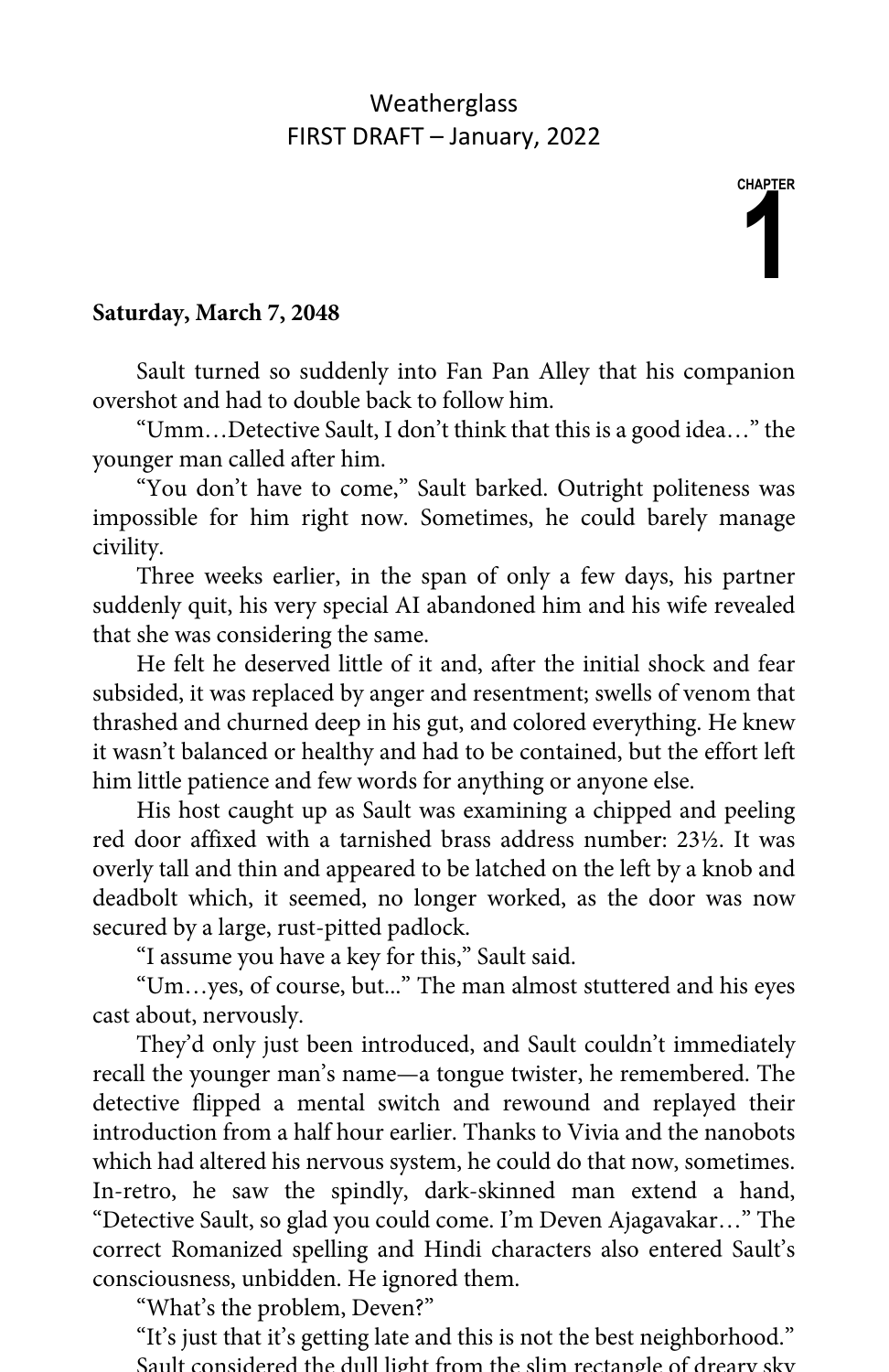lighting the narrow walkway and judged it to be about four in the afternoon. Two gas lamps affixed high upon one wall flickered dimly, adding little more than ambiance and deep shadows to the brickwork and cobblestones. For several years, Chinatown had been the core of his patrol beat and he found Deven's evaluation surprising.

Ajagavakar flipped through keys on a huge iron ring, finally singling one out. He stepped forward, quickly unfastened the lock and flipped off the hasp.

"Why would that make you so nervous?"

"I'm not nervous!" Ajagavakar spat, reflexively. He was definitely nervous. In a calmer tone, he added, "I'm just worried about you. There are clan-gangs, territories. If there is trouble, you could get hurt."

Sault snorted. He had plenty of combat experience and at least fifty pounds and six inches on this timid desk jockey. If anyone had anything to worry about, it was Ajagavakar. But in any case, Sault knew there was nothing to it.

He grabbed the doorknob and turned, not knowing what to expect, though he'd been through this door before. It swung outward on creaking hinges revealing a damp and dingy storage room filled with ancient cleaning supplies.

Sault was about to comment when a large shadow fell across him. He heard Ajagavakar's body slam against the far wall and from the impact Sault could tell he'd been harshly shoved.

He turned and looked up.

A young man towered over him, intimidatingly close, not a drop of kindness in the eyes. Sault guessed him to be in his late teens but unusually large; tall, wide, muscled, with shaggy, blonde hair, a sharp and angular nose, and an irregular, gap-toothed grimace, like tombstones in an unkempt graveyard. Below his left eye was a sickle-shaped scar, red and angry against the pale skin.

He was accompanied by three others, all similarly dressed. Obviously a gang, but not scrabbling urchins. Their clothes were clean and coordinated and made of fine materials. But, most-tellingly, they all bore exploded-art tattoos—the new favorite among the aristocracy—that writhed and seemed to hover just above the skin.

They came from money; no doubt private schooled.

A slithering dragon reached toward Sault, and he calmly watched its tongue coil along a fingertip that landed hard upon his chest, forcing Sault to push back in order to hold his ground.

"What're you pair of geezers about?"

Sault was surprised by the lower class, British accent. It fit the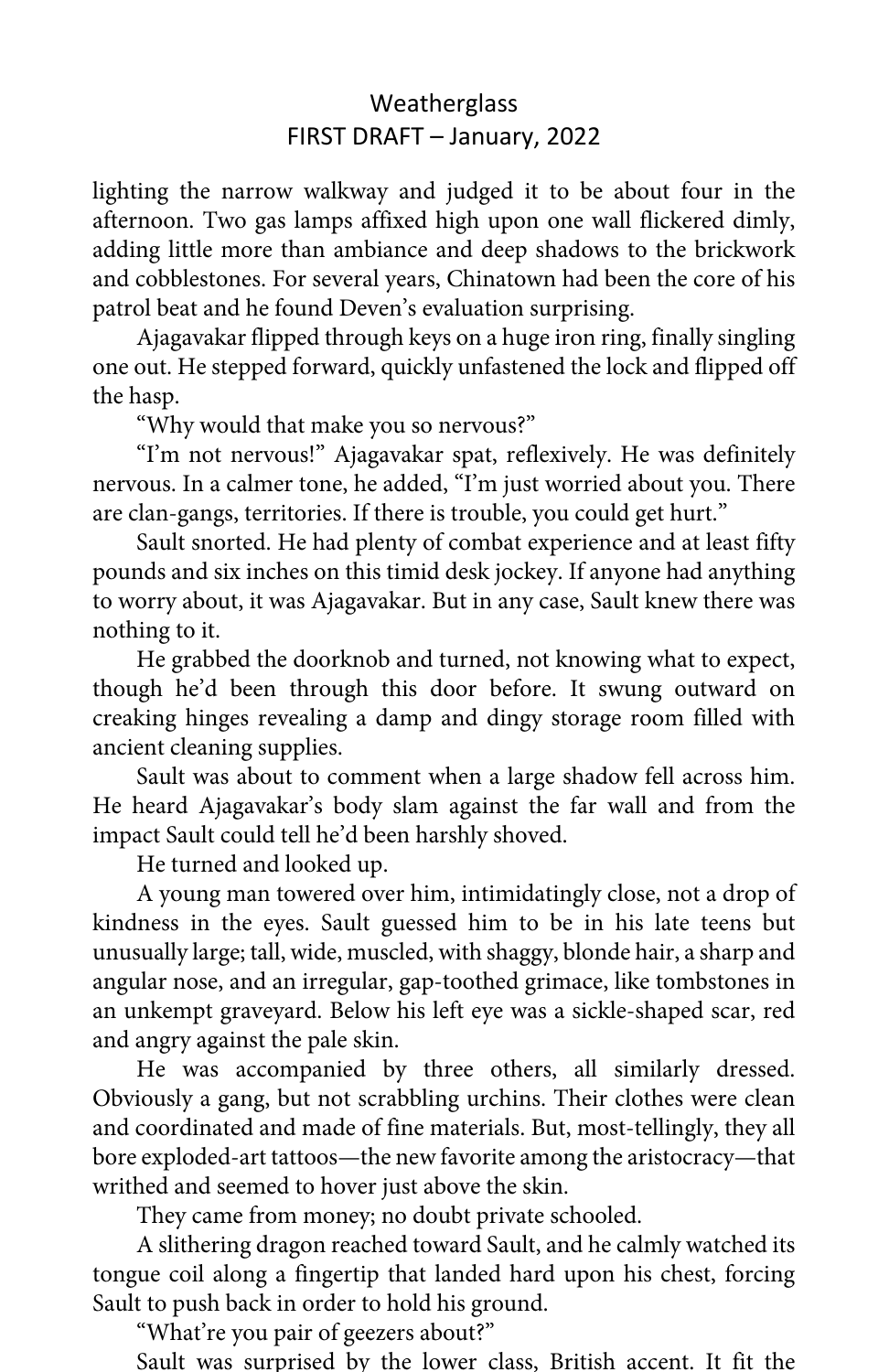steampunk attire: top hat—the brim of which supported an oversized AR monocle with three purely decorative lenses flipped to one side—ornate black and red velvet vest over a plain white dress shirt, gold watch on a chain. The rest was predominantly leather: cape-like trench coat, utility belt, pants, boots, all crunching at the creases, every time the man shifted.

The attention to detail was impressive.

"We're just clerks, headed for the docks. Not looking for trouble," offered Ajagavakar, meekly.

This sparked incredulous huffs and chuckles from the three backup singers who leaned against the bricks in various poses, at ease in their menace.

The big man jabbed his finger harder against Sault's chest "*This one's* no clerk."

Sault looked down at the offending finger and coolly considered all his options, other than compliance.

He glanced at the other three. All had lean, hard, engineered bodies and mean faces but, unlike their leader, there was less intensity in their demeanor, less resolve in their eyes. They would flinch. Sault was heavier, more experienced and innately angry. If the big guy went down quickly, the others would hesitate and that would be all the advantage he needed. He could take them, one by one.

His heartrate quickened.

"We're on contract to Grestoke Import," Ajagavakar declared.

"That so? Well now, we don't mess with Greystoke folk, do we lads?" he said with a wink toward his crew. "So, how's 'bout show'in us yer ID so we can send you on yer merry way, then?"

Sault hesitated, knowing that "Police Detective" would not be well received but he was surprised when Deven stole the spotlight by clutching his lapel and inching backward. It was a laughably overt tell and the three wallflowers sprang forward like greyhounds, wresting his papers from his jacket pocket and flinging him back against the wall where he cowered, fearful of what, Sault had no idea.

As far as he was concerned, this was just getting interesting.

"Hol' up, mates, " the young thug said, flipping through Deven's ID, looking him up and down. "It appears we have ourselves a proper gentleman. Great jammy day! The toffer's a McClellan!" he announced, with mock grandeur.

Sault choked on a laugh. The disparity between Ajagavakar's clearly South Asian decent and the name McClellan was obvious, but no one else seemed to notice, and his reaction drew attention back on him.

"But *you…*" the brute began, scrutinizing Sault, troubled by his lack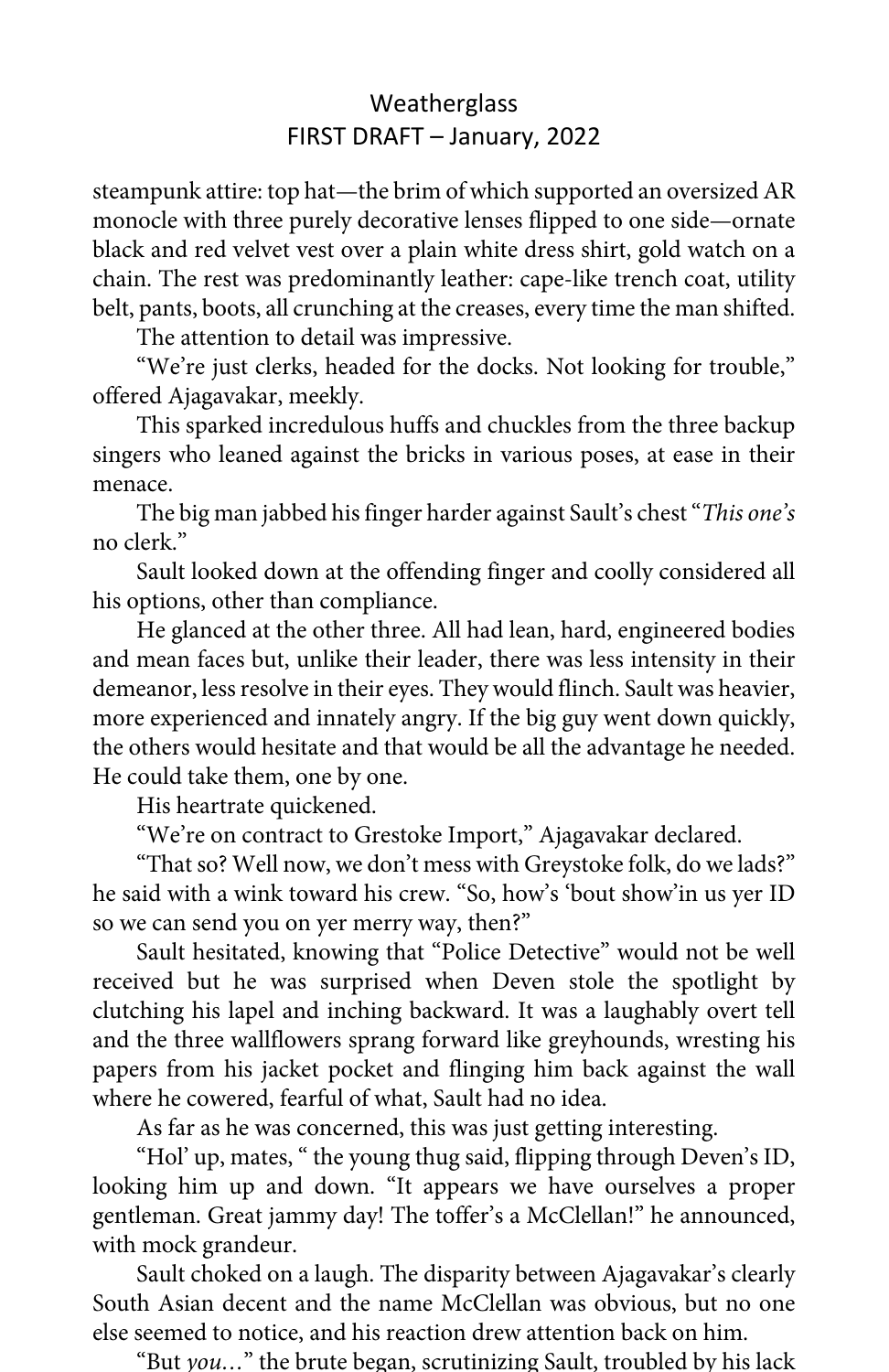Ajagavakar seemed to have gathered himself. "He's my footman, and you'll leave us be, if you know what's good for you," he declared boldly, though unable to keep the quiver from his voice.

No one was buying that and one of the gangsters put him back in his place by threatening a backhanded slap.

"Footman? I don't think so." The big thug squinted and his lips tightened. He leaned in, eyes drilling into Sault's, and his voice dropped to a growl, like a corpse dragged through gravel. "A body guard, perhaps? Not a very good one, escorting a McClellan through Greystoke's Alley." This elicited smirks and sniggers from his buddies but his gaze remained fixed. "Play nice, bodyguard, and it'll only cost the McClellan a couple fingers and we'll spare your shoot'in arm, if the ransom's quick."

Sault's knuckles whitened, his fingernails digging into the flesh of his palms.

"How about, *you* back off and I let you live," he proposed without breaking eye contact.

Ajagavakar emitted an audible gasp and flattened against the wall as if he might push his way through to the other side.

The large teen straightened and began laughing which prompted a similar ruckus from his crew. "Oh! That's gold, that is," he said, wiping a tear from his eye. He wiggled his fingers, beckoning for Sault's papers. "Time to give 'em up, mate," he said, his tone suddenly serious as a bullet.

Sault didn't move.

The big man locked eyes and called out to his crew. "Let's ring him out, lads, and see what he's about."

And the three moved forward.

Sault's stomach knotted, his heart was racing. A sharp bolt of excitement flashed through him and ignited his anger like a keg of gunpowder.

He grabbed the thug's extended finger and twisted, throwing his body into it and folding the other man's hand backward against his forearm. The move caught everyone off guard and the advancing gang stopped in their tracks.

Under pain and pressure, the larger man was forced to kneel, but there was no surrender in the eyes. The thug's brow furrowed and his grim smile returned and the wrist pushed back with the startling power of enhanced muscle. The huge kid unfolded looming over, once again. He shook his hand free of Sault's grip, grabbing him by the coat collar and yanking him, one-handed, off the ground.

Ajagavakar slid a few more steps away along the wall, cheeks sandwiched by palms as if he were a Munch painting. "Detective Sault,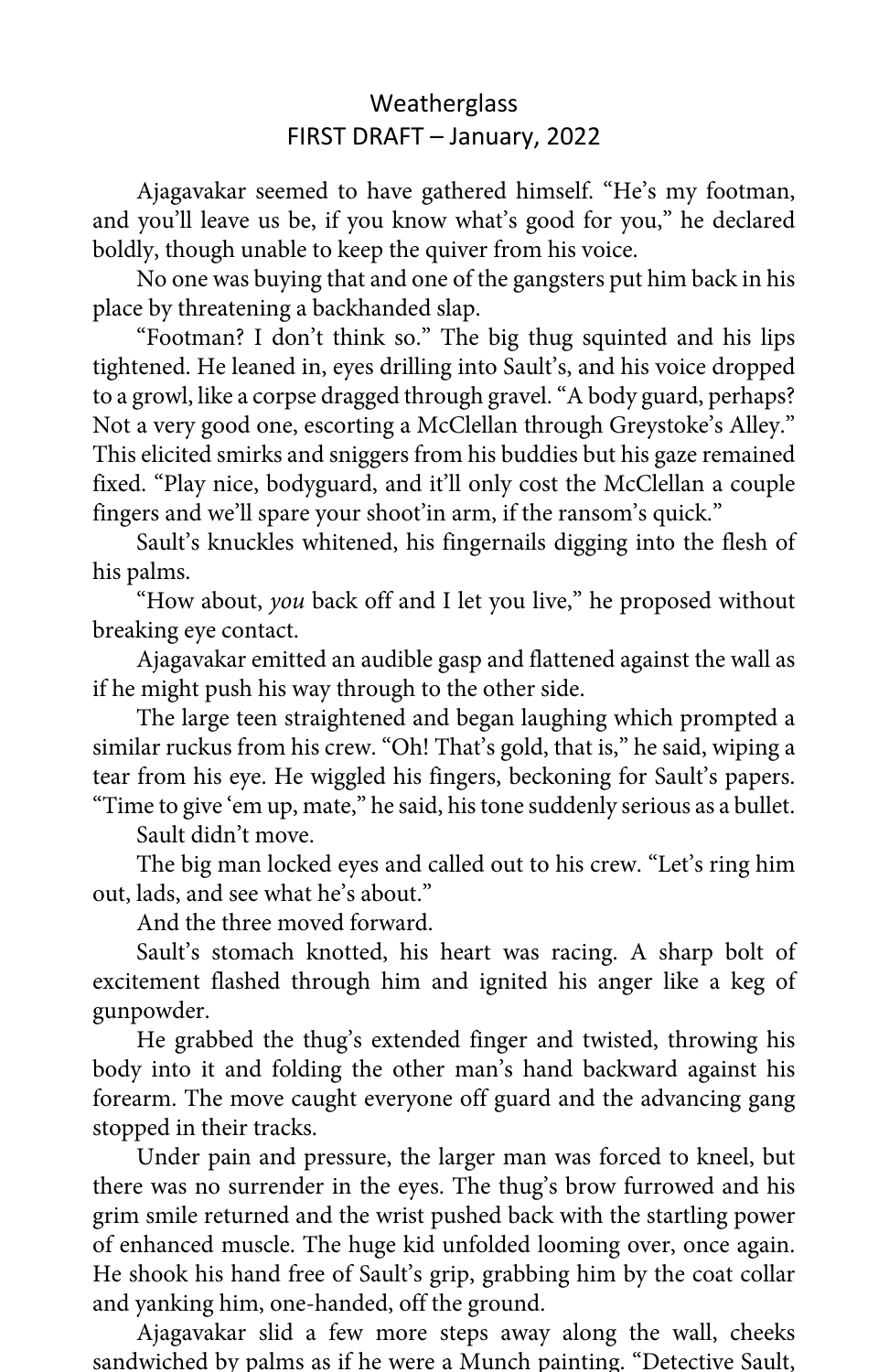Sault ignored him. *What could a software executive know about physical danger?* 

The young thug hauled back and slammed a fist into Sault's forehead, near his right eye, and Sault experienced an explosion of pain far more intense than he'd anticipated.

A brief maelstrom of fear whirled through him somehow fanning the malicious embers in Sault's psyche. Bizarrely, he felt giddy.

Another pounding, this time, on his left. He had known that the kid was powerful, but still, he was surprised to feel a welt, and blood oozing down his cheek, dripping off his chin.

He wondered if his jaw might be fractured.

*Was that even possible?*

Idle, disconnected observations, devoid of fear.

The next round was a gut punch that knocked the breath out of him and filled his head with an angry swarm of hornets. Sault was surprised again. He hadn't thought such a powerful blow physically possible as he was still suspended above the ground in the grip of the kid's left hand.

Struggling to breathe, he almost lost hold of his anger, but then it returned like an old friend, slamming back through his veins like amphetamine; a blazing, electric meteor.

*Now!*

He hammered both fists into the goon's ears.

Suspended as he was, it was an awkward move and but he gave it everything he had and the blows landed well. One fist caught a spiked earring just right and Sault felt it pull through the lobe, then snag and drag and gouge into the man's neck.

His heart pounded with exertion and release and delight.

The kid shrieked a grisly mix of shock, agony, and outrage. His face contorted, veins popped, his hands crimped into gnarled talons. His entire body vibrated. Momentarily stunned, he staggered backward. His top hat falling off, crushed underfoot.

Sault fell free, quickly found his balance, and savagely stomped on his reeling attacker's kneecap. It caved inward, bone snapping like kindling—a sound like a firecracker detonating in a metal bucket.

The boy tumbled backward against the weathered red bricks, almost piling into Ajagavakar who leapt to one side. Then he slid down the brickwork, howling, eyes popping at the sight of his dangling shin which he vainly attempted to cradle in both hands.

Sault heard the *snikt*! of three switchblades but the other thugs were not advancing. In fact, they had eased away, beyond range of the brawl and even with knives drawn, the threat was unconvincing.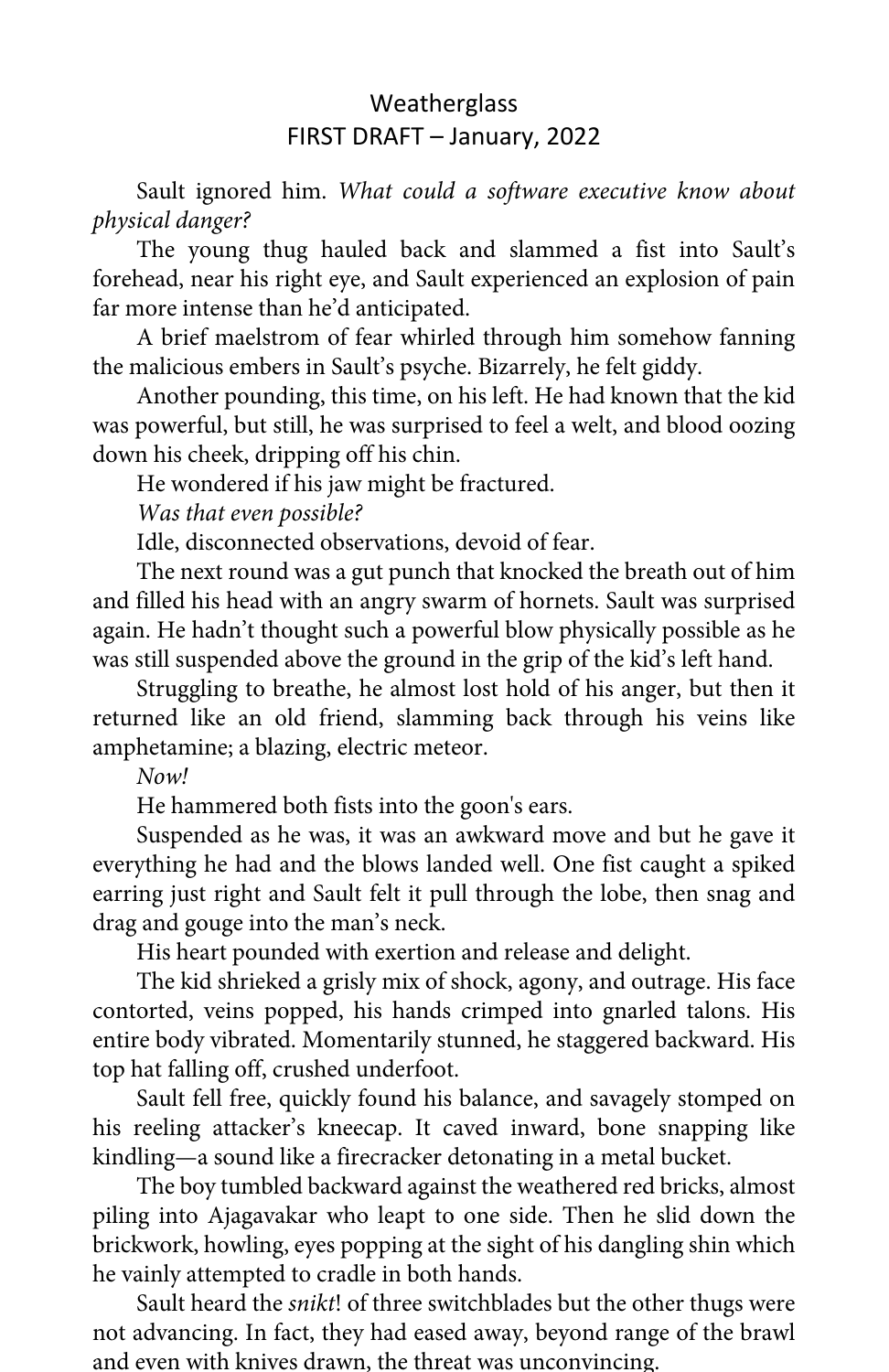they could hope for now was an opportunity to pull their friend away.

An opportunity that he wasn't about to give them.

The crumpled heap at his feet, moaned; a resonant, wheezing, thickened by mucous and unintelligible.

*And pathetic.* 

Clearly, he'd never had his intimidating tactics challenged and, despite his physical attributes, had little ability to back them up.

Sault stood fuming over the man so easily reduced to a frightened child, hunched and hiding his face in his shoulders, one hand up, palm outward, defensively, gesturing for mercy.

Sault wasn't feeling merciful.

"Detective Sault. That's enough! Let it go." Ajagavakar commanded, reading him correctly.

It was an easy read.

Far from assuaged, Sault's anger had yet to peak.

He reached down, slapping away the flailing hand. The boy folded his arms over his head like a helmet and Sault slammed his fist into them.

Again…

Annoyed yet fueled by the dull, persistent throbbing of his injuries. *Hennessey!*

…then again…

Enraged by bitter disappointment in the brevity and ease of the battle; a promise broken, a betrayal.

*Vivia!*

…and again.

Furious at the ignorance and audacity—threatening life, thinking that taking a couple of punches evened the score.

*Maya!*

Again!

Blood oozed and splashed under each blow. Sault didn't know if it was from his knuckles or the boy's arm. He didn't care. Beneath his fists, he felt ropey muscle deflate, turn to mush. The boy yelped yanked an arm away.

Sault saw his prize and pummeled with renewed brutality.

Whimpers faded to moans which melted to silence. Bone softened beneath his knuckles and, finally, the kid's other arm fell limp.

The body slumped, head dangling like a loose button, and was still and silent.

The other three gangsters stared open-mouthed and transfixed. Sault lifted his gaze and looked toward them, chest heaving, fists still balled and bloody. Startled from their trance, they scrambled away down